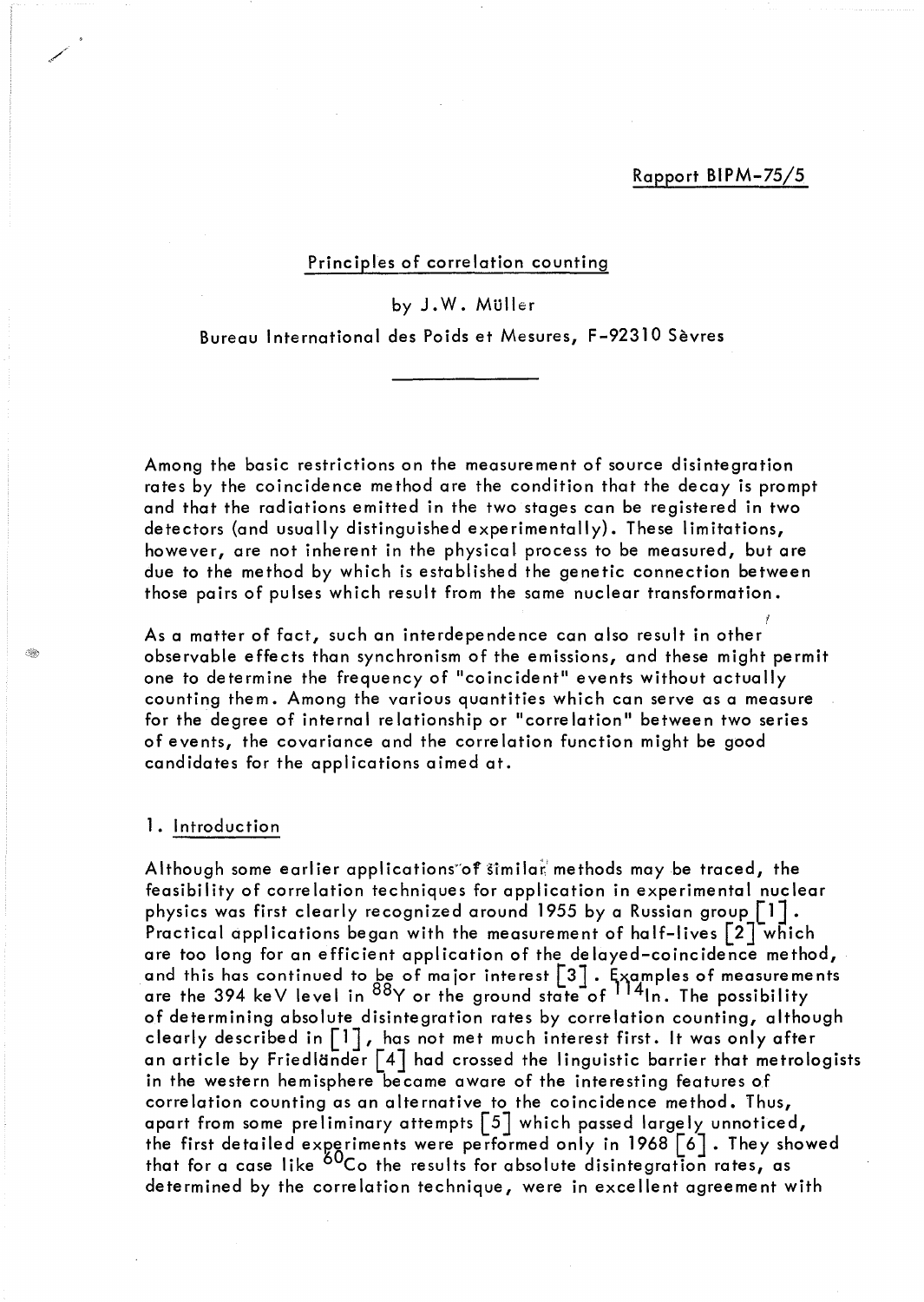those obtained by the conventional coincidence method, although the deadtime corrections were somewhat larger and the precision slightly lower (for equal measuring times). As the experimental set-up was more involved too, these early applications did not show a real advantage of this new approach. In the course of time  $\lceil 7 \rceil$ , however, the following unique features of the correlation method were clearly recognized:

- as no coincidence circuit is used, all corrections involving its finite resolving time disappear,
- the absolute measurement of disintegration rates can be extended to two-stage decays with a re lative Iy long-I ived intermediate state,
- the method can also be applied if the two correlated radiations cannot be distinguished experimenta Ily.

Finally, even in those cases where both techniques can be used, a comparison of their results is most interesting since the critical corrections applied are sufficiently different in both cases for the measurements to be considered as practically independent. Therefore systematic errors, if present, could then be recogn'izable. It should be clearly realized that ail the additional problems encountered in absolute  $4\pi\beta-\gamma$  coincidence counting (e.g. decayscheme dependent effects) which are not directly related to the way the coincidences are measured, remain unchanged.

Apart from its usefulness in determining half-lives and disintegration rates, a variation of the correlation technique has also been used for the quantitative measurement of afterpulses  $\lceil 8 \rceil$ .

### 2. Application of covariance-variance techniques

G

We confine ourselves to give a simple sketch of the method as applied to two specific experimental situations. While this may be sufficient to explain the basic principle, anybody considering a' real application will have to resort to the original papers, in particular to  $\lceil 7 \rceil$ , as all the more subtle points will not be mentioned here.

# a) Arrangement with two counters

If the two radiations, which will be described by the stationary stochastic series in time  $X(t)$  and  $Y(t)$ , can be measured separately, we determine their covariance

$$
Cov (X,Y) \equiv E \{ (X - \hat{X}) \cdot (Y - \hat{Y}) \}
$$
  
= E (X \cdot Y) - \hat{X} \cdot \hat{Y}, (1)

where  $\hat{X} \equiv E(X)$  is the expectation of X (in a measuring time interval T), and likewise for Y.

(1)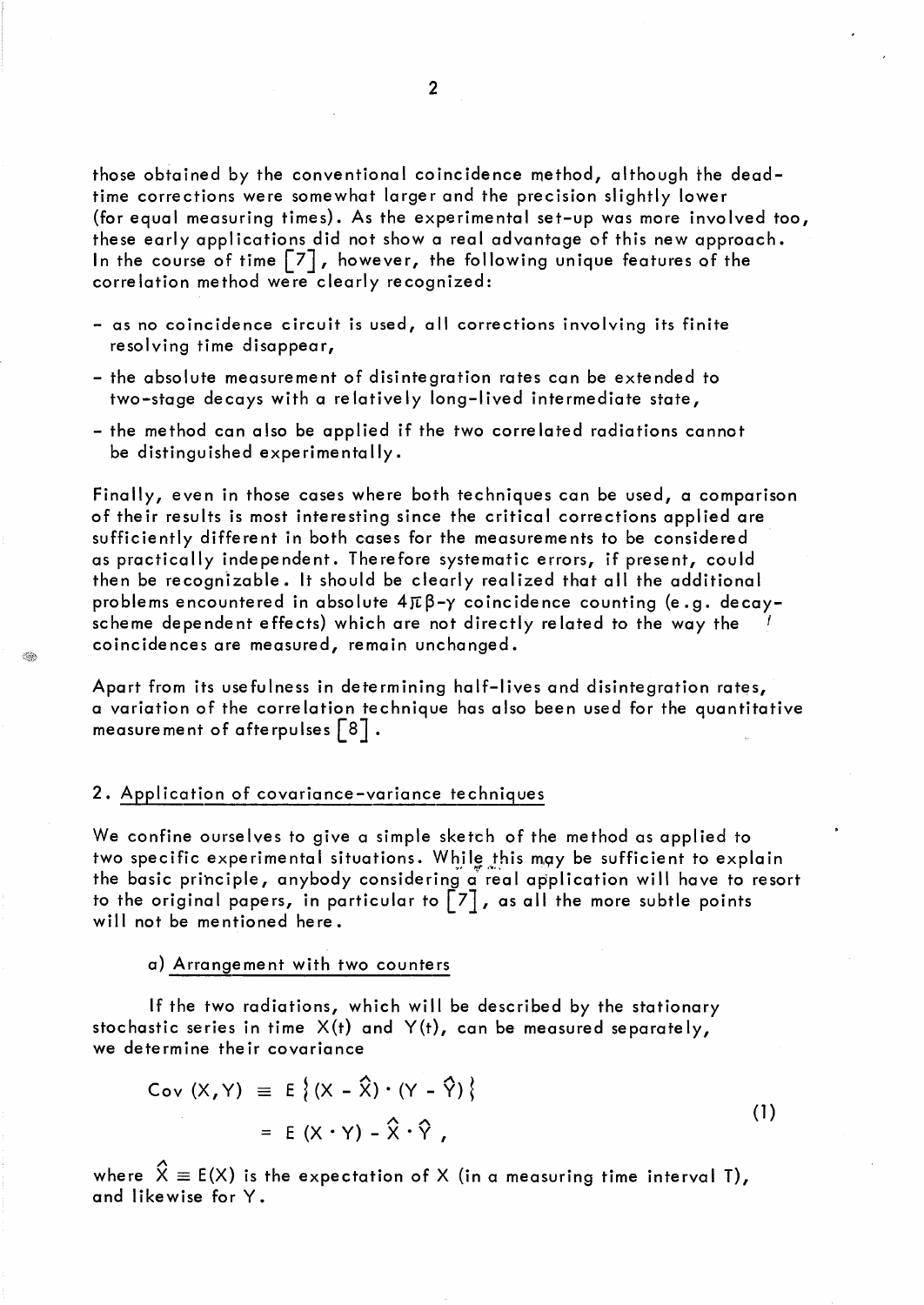ln our case, X and Y are the number of observed particles in T, thus

$$
X = B + C
$$
 and  $Y = G + C$ , (2)

where 8 and G denote the number of uncorrelated pulses in the beta and gamma channels, respectively, whereas C corresponds to the true coincidences\*. For the sake of simplicity, dead-time corrections will be ignored in what follows. Then B, G and C are independent and one obtains

Cov (X,Y) = E {
$$
(B + C) \cdot (G + C)
$$
} -  $(\hat{B} + \hat{C}) \cdot (\hat{G} + \hat{C})$   
= E (C<sup>2</sup>) -  $(\hat{C})^2 = \sigma^2(C)$ . (3)

If the coincidences follow Poisson statistics, we have

$$
Cov (X,Y) = \hat{C} = \varepsilon_{\beta} \varepsilon_{\gamma} N_{o} T, \qquad (4)
$$

where N<sub>o</sub> stands for the absolute disintegration rate and  $\varepsilon_{\beta}$ ,  $\varepsilon_{\gamma}$  are the detection efficiencies of the counters. After n intervals, the experimental value for the covariance is obtained from the readings  $(x_i, y_i)$  by forming

Cov (X, Y) = 
$$
\frac{1}{n-1} \left[ \sum_{i=1}^{n} x_i \cdot y_i - \frac{1}{n} \left( \sum_{i=1}^{n} x_i \right) \cdot \left( \sum_{i=1}^{n} y_i \right) \right].
$$
 (5)

Neglecting dead-time effects again, the variance of C can be shown to be  $[7]$ 

$$
\sigma^{2}(C) \cong \frac{1}{n} \left[ \hat{X} \cdot \hat{Y} + \hat{C} \left( \hat{C} + 1 \right) \right]. \tag{6}
$$

The individual measuring times are' usually quite small (T  $\cong$  10<sup>-4</sup> s). The number of intervals has to be very high (n  $\widetilde{=}$  10<sup>6</sup>) as well as the total number of events counted to assure sufficient statistical precision.

The main fie Id of application of the correlation method is not for prompt decays, but rather for those disintegrations which pass through a delayed state. Here, the conventional method falls seriously short since the corrections for missed (true) coincidences as weil as for the accidentai ones become too uncertain for large resolving times, even in the variants of anticoincidence

\* For more general situations, the terms parent and daughter events would be appropriate for X and Y.

counting or of delayed coincidences.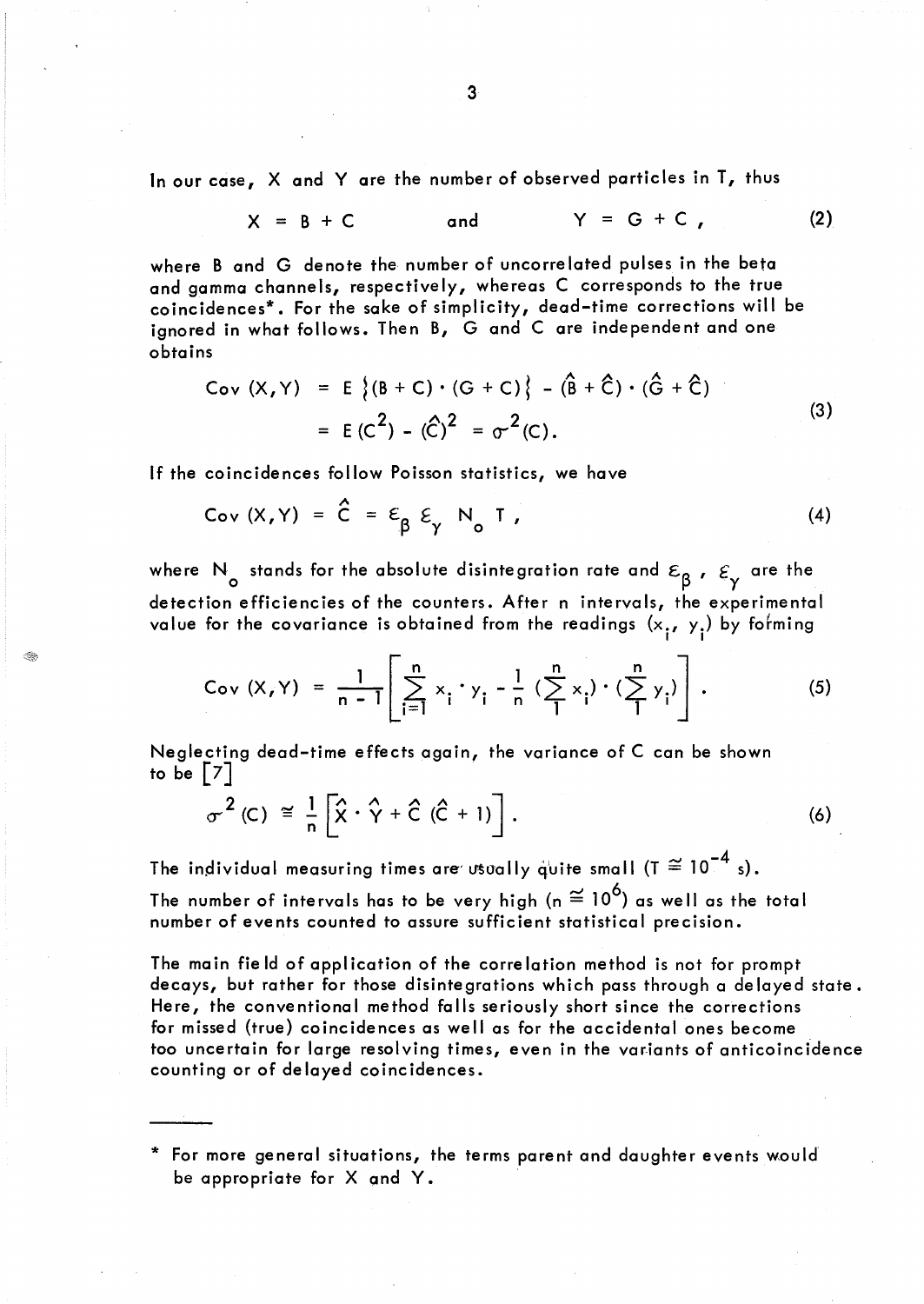The correlation method is more flexible here as the effect of finite lifetimes can be readily taken into account. Thus, for the case of two measurable radiations, the expression (4) for the covariance is now

$$
Cov (X,Y) = \epsilon_{\beta} \epsilon_{\gamma} N_{o} T (1 - \frac{1 - e^{-\lambda T}}{\lambda T}), \qquad (7)
$$

where  $\lambda$  is the decay constant of the intermediate level.

#### b) Arrangement with one counter

It is perhaps somewhat surprising that, even in the case where the two radiations X and Y cannot be distinguished experimentally, it may be possible to determine their coincidence rate. This is essentially achieved by an analysis of the variance of the superimposed process Z. We therefore form the variance

Var (Z) = 
$$
E\{(Z - \hat{Z})^2\} = E(Z^2) - (\hat{Z})^2
$$
, (8)

where now  $Z \equiv X + Y = B + G + 2 C$ , always for a given time interval T.

The mean number of events - still neglecting dead-time effects, although this would be less obvious to justify here - is clearly

$$
E(Z) = \hat{Z} = \hat{B} + \hat{G} + 2 \hat{C} \tag{9}
$$

If again B, G and C are Poisson distributed, we get

Var (Z) = 
$$
\hat{B} + \hat{G} + 4\hat{C} = \hat{Z} + 2\hat{C}
$$
. (10)

Hence, coincident pulses increase the variance more than the mean, and the coincidence rate can be deduced from their difference since

$$
\hat{C} = \frac{1}{2} \left[ Var(Z) - \hat{Z} \right].
$$
 (11)

The statistical uncertainty of C, based on n measurements of Z, can be shown to be  $\lceil 9 \rceil$ 

$$
\sigma^{2}(C) \cong \frac{\hat{C}}{n} + \frac{(\hat{Z} + 2 \hat{C})^{2}}{2 n} . \tag{12}
$$

For delayed intermediate states, the number of "coincident" pulses  $C$ , still measured by (11), is now given by

$$
\hat{C} = \varepsilon_{\beta} \varepsilon_{\gamma} N_{\text{o}} T (1 - \frac{1 - e^{-\lambda T}}{\lambda T})
$$
 (13)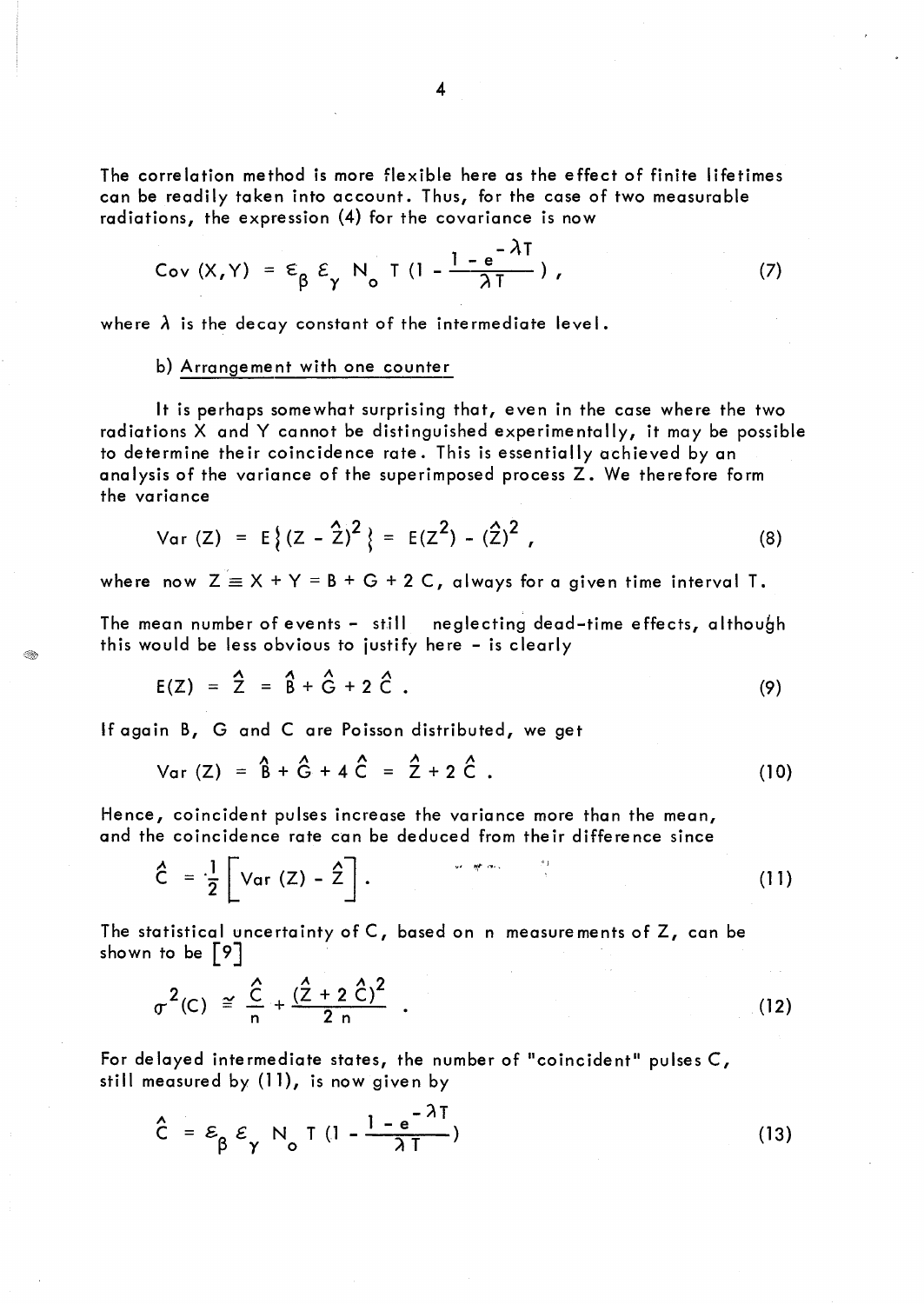and has to be interpreted as twice the number of parent-daughter pairs in T which originate from the same disintegration. The equations (7) and (13) are valid for  $\lambda \tau \ll 1$  only, that is as long as the dead-time corrections can be neglected ( $\tau$  is the dead time).

In all practical applications of the correlation method for absolute measurements of disintegration rates which should be of metrological interest, the simple formulae given above have to be modified to account for the losses produced by dead times. The evaluation of these corrections is often far from trivial, and first order approximations (in  $N_{\text{o}}\tau$ ,  $\lambda\tau$  or related quantities) are occasionally ail one can do for the moment. A considerable amount of work has already been done and the best presently available corrections are summarized in  $\lceil 7 \rceil$ , a paper which is fundamental for every serious application of correlation counting. Here details are also given on how this method has been applied to the absolute standardization of the isotopes <sup>10</sup>Se**,**  $^{67}$ Ga,  $^{67}$ Cu and  $^{85}$ Sr and to the estimation of afterpulses in liquid scintillation counting.

## 3. Application of correlation functions

Another quantity currently used in statistics for characterizing the degree of similarity or interdependence which exists between random sequences of events is the correlation function. For two stationary and real processes, it may be defined by

$$
R_{xy}(\delta) \equiv E\left\{X(t) \cdot Y(t + \delta)\right\}, \qquad (14)
$$

where  $\delta$ , the new variable, can be interpreted as a time delay inserted artificially between the two processes X and Y. We should mention, however, that for reasons of convergences  $X(t)$  and  $Y(t)$  are in general not directly the counting processes (number of events in t), but some conveniently chosen functions which are closely related to the sequences under study. To our knowledge, the cross-correlation function (14) has not yet been exploited for correlation counting, although attempts are under way and quite a number of applications have been made in related fields (see  $\lceil 10 \rceil$ , with an abundant bibliography).

On the other hand, the corresponding one-channel version, where X and Y are identical, that is

$$
R(\mathcal{S}) = E\{X(t) \cdot X(t + \mathcal{S})\}, \qquad (15)
$$

has already found several interesting applications in the fields which are of interest in this context. Here, too, an appropriate choice of the form of  $X(t)$  is a problem on its own. Probably the simplest possible choice is a two-valued function (for instance with the values + 1 and -1) which changes state on each arrival of a pulse. In this case,  $X(t)$  is essentially what has been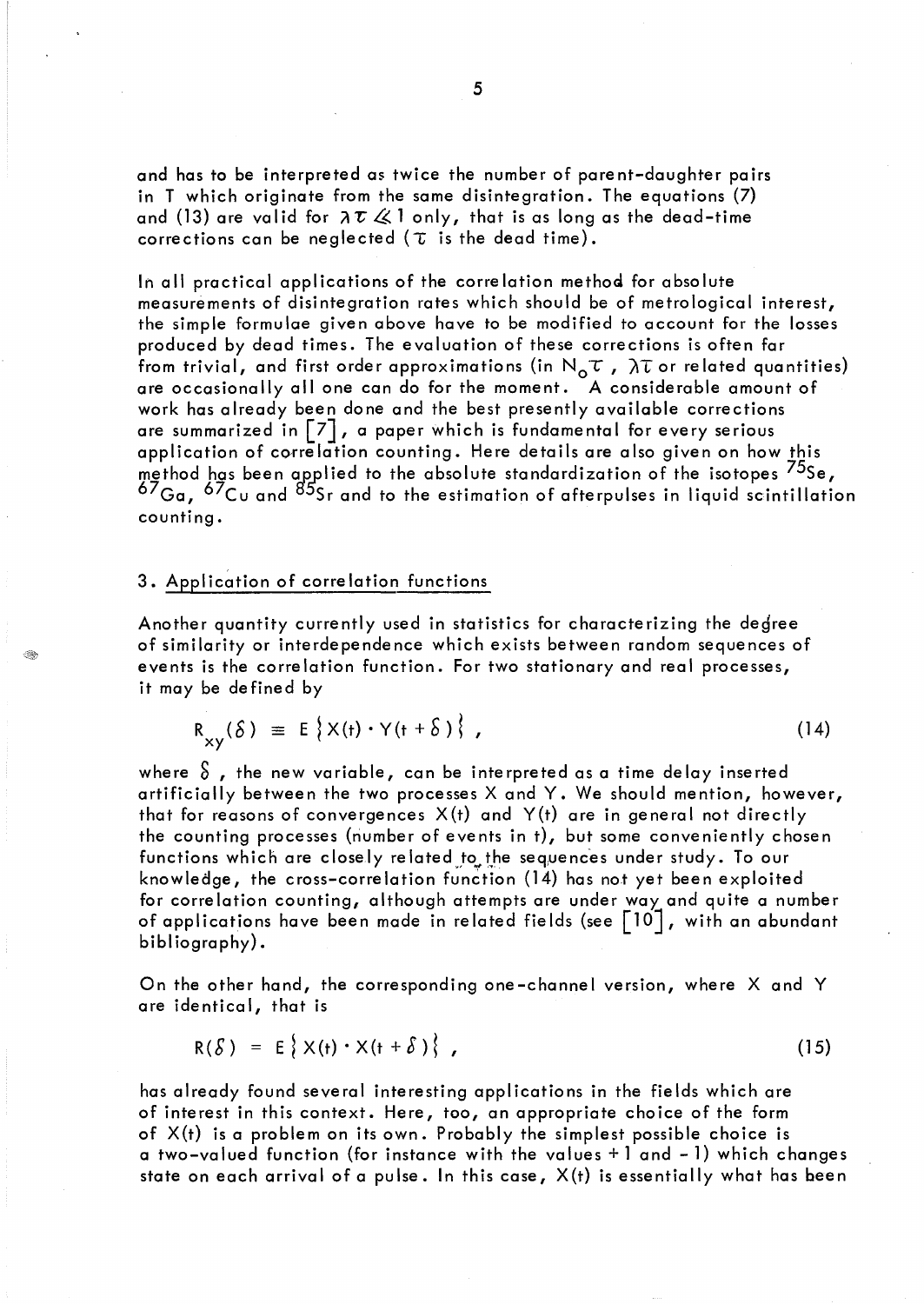known for long as a "random telegraph signal" (compare  $\lceil 11 \rceil$ ). Its use for the study of nuclear disintegrations was probably first suggested by a French group in 1960  $\lceil 12 \rceil$ . This choice for  $X(t)$  has also the effect that the (auto-) correlation function can be written as

$$
R(\delta) = \sum_{k=0}^{\infty} (-1)^k \cdot W(k)
$$
 (16)

 $= 1 - 2 \cdot$  Prob (k odd),

where W(k) is the probability for measuring exactly k counts in a time interval  $\delta$  (with random start). For a simple Poisson process with mean rate N<sub>o</sub>, we then obtain

$$
R(\delta) = e^{-2N_0|\delta|}, \qquad (17)
$$

and the modifications due to the presence of a dead time are exactly known for this case [13]. Here again, the first applications have been made with the aim of measuring half-lives  $\left[\frac{14}{5}\right]$  . Examples are the 615 keV level in <sup>181</sup>Ta and the 304 keV level in <sup>-75</sup>As. For an intermediate state with decay constant  $\lambda$ , (17) must be generalized to

$$
R(\delta) = \exp\{-2(\alpha - \beta) | \delta| - \frac{4\beta}{\lambda} (1 - e^{-\lambda |\delta|})\},
$$
\n(18)

where  $\alpha \equiv N_{0} \cdot (\varepsilon_{\beta} + \varepsilon_{\gamma} - \varepsilon_{\beta} \varepsilon_{\gamma})$ and

 $\equiv N_o \cdot \varepsilon_\beta \varepsilon_\gamma$ ,

neglecting dead-time effects.

Î.

From the experimental point of view, the modulo-two version of correlation counting is attractive by its simplicity. The states of  $X(t)$  correspond to the two positions of a gate, and the same is true for  $X(t+\delta)$ , where the delay  $\delta$  can be introduced by a shift register. The mean value of the product is obtained by a periodic sampling which checks the states of the two gates. Both the test pulses and the shifting of the registers are synchronized to the same crystal oscillator. Thus, in contrast with the covariance-analysis method  $\lceil 7 \rceil$ , the outcomes of the individual runs have not to be stored or processed on line.

Although the limitation of X(t) to two values has been made primarily for the sake of simplicity\* - other shapes, like rectangular with fixed width have occasionally been tried and are even used in some commercially available cross-correlators -, this choice turns out to be a very fortunate one

\* The loss of information is small as long as  $N_{\text{o}}$   $\delta$  is not too far from unity.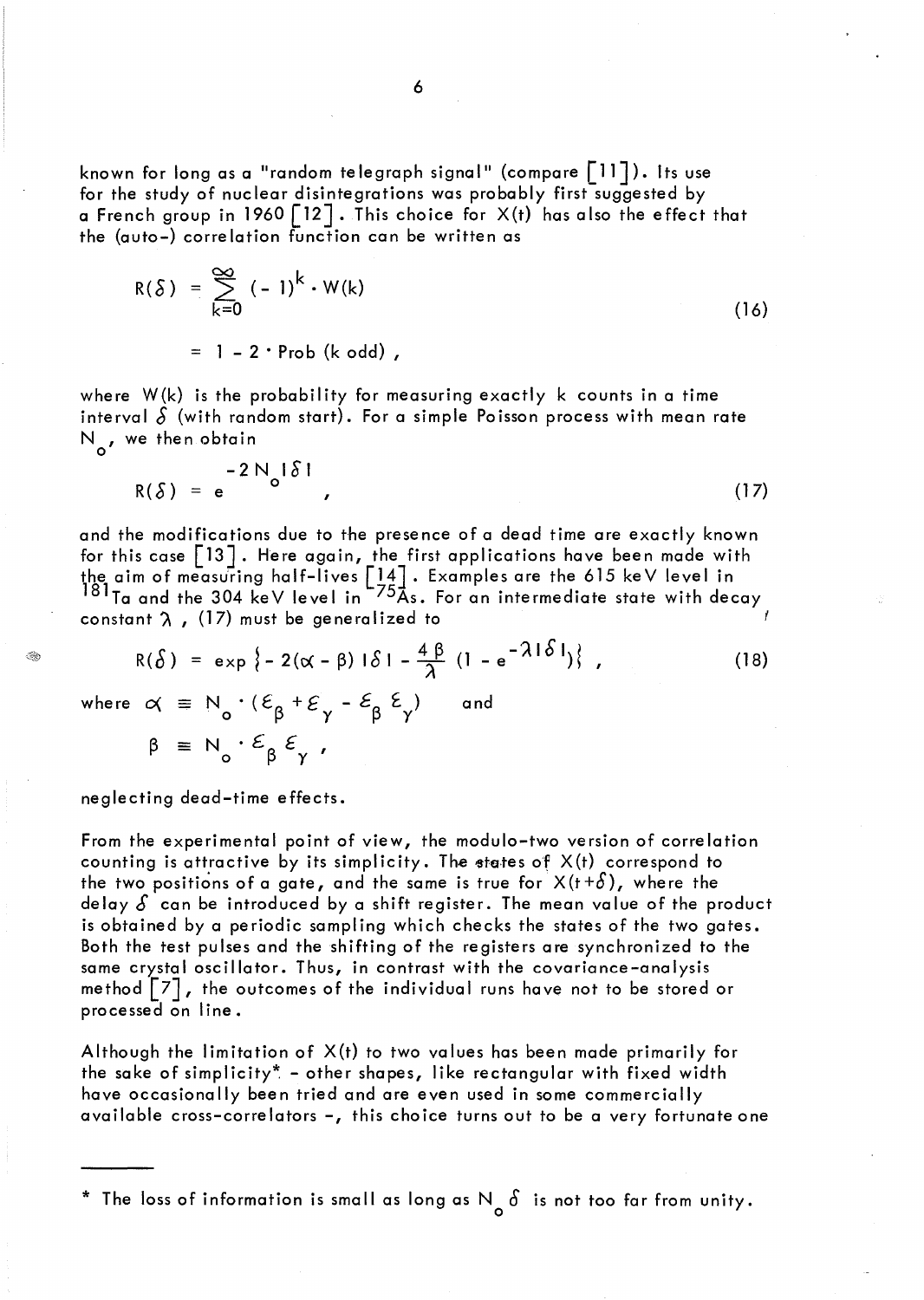when viewed from a somewhat different angle. As can be seen from (16),  $R(\delta)$  essentially indicates whether the number of counts in  $\delta$  is even or odd. It is thus a modulo-two counter. Hence all pairs of pulses arriving in  $\delta$ pass unnoticed, and it is this simple peculiarity which allows one to measure separately the count rate of singles  $\lceil 15 \rceil$ , since out of the (average) total incoming events

$$
(\rho_{sing} + 2 \cdot \rho_{pair}) \cdot \delta,
$$

this device registers only  $\rho_{\sf sing} \delta$  (apart from edge effects due to the finite length of  $\delta$ ). The method, which has been developed for measuring afterpulses, can be generalized also to multiplets of higher order and has a sensitivity for  $\rho_{pair}/\rho_{sing}$  approaching  $10^{-3}$ . In this general form, the correlation technique provides a simple and versatile tool for analyzing a stationary random process.

## 4. Conclusion

Although previsions are dangerous, one would not expect, in the field of absolute disintegration rate measurements, the traditional coincidence method to be replaced by correlation techniques. In some experimental cases (delayed states), however, the situation is different since here the new methods are unrivalled. A few special applications (as for afterpulses) may also continue to deserve some interest. For the majority of the nuclides measured traditionally by the coincidence method, however, correlation counting will be applied only occasionally for control purposes.

This short review is based on the talks on correlation counting the author gave in 1974 at NBS (Center for Radiation Research), Washington (May 21), and at AECL (Nuclear Physics Branch), Chalk River (June 13). He is particularly indebted to Drs. W.B. Mann and J.M.R. Hutchinson for kindly urging him to assemble the dispersed notes into the present form. Finally, Dr. V.E. Lewis (NPL, Teddington) is thanked for a critical reading of the manuscript which resulted in several improvements of the text.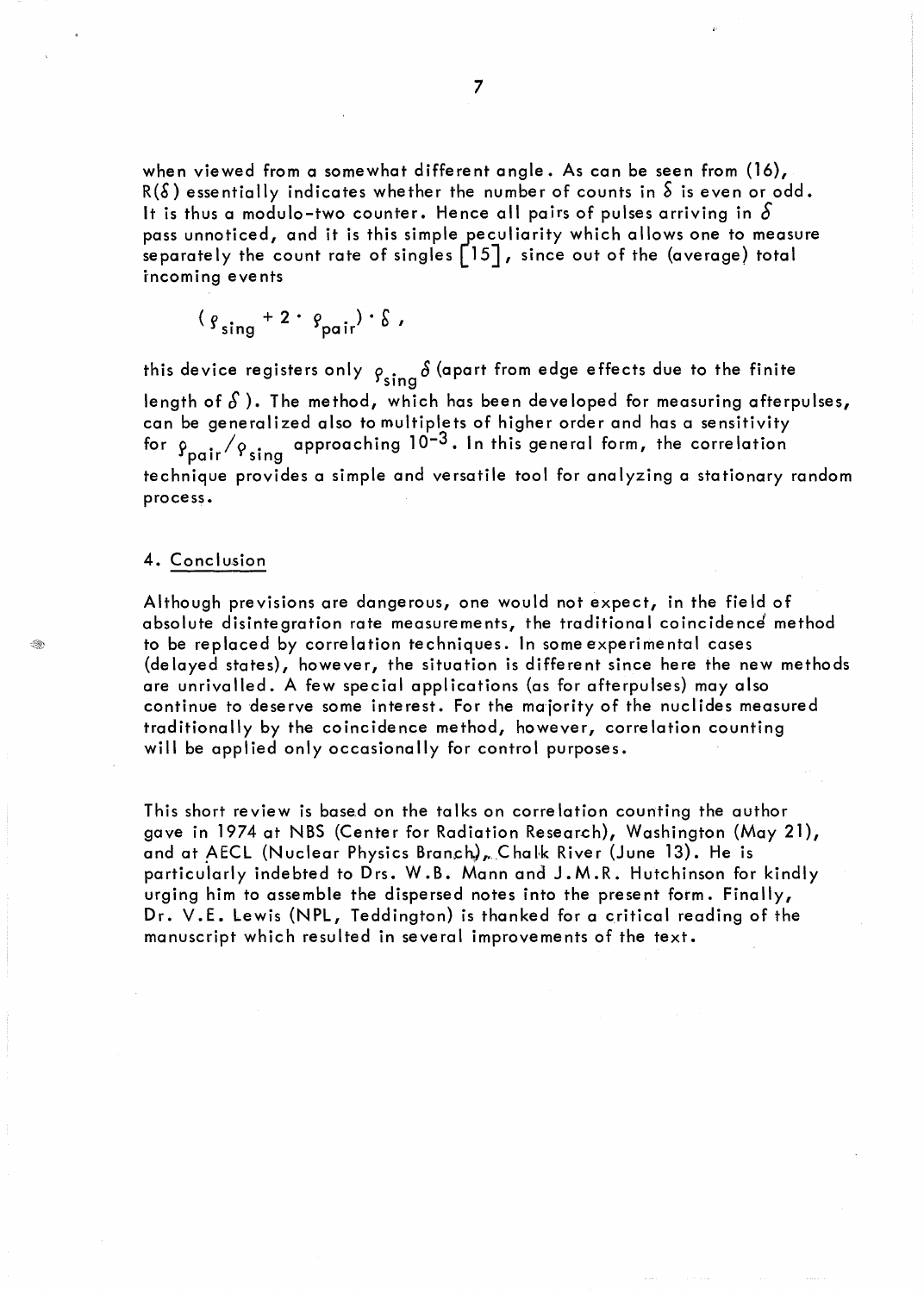#### References

 $\lceil$ ] V.I. Goldansky, M.I. Podgoretsky: "Possible use of the correlation function for the study of nuclear disintegrations" (in Russian), Dok. Akad. Nauk. SSSR 100, 237 (1955)

> $id.$ : "A correlation method for determining the absolute disintegration rate of nuclear reactions" (in Russien), Z. Eksp. Teor. Fiz. 29, 559 (1955)

- $\lceil 2 \rceil$ M.D. Petroff, W.O. Doggett: "Application of a statistical correlation function for determining daughter half-lives in the range 10-4 to 10<sup>-1</sup> second", Rev. Sci. Instr. 27, 838 (1956)
- $\begin{bmatrix} 3 \end{bmatrix}$ A. Foglio Para, M. Mandelli Bettoni: "Statistical determinations of half-lives", Nue/. Instr. and Meth. 79, 125 (1970)
	- J. W. Muller: "Some notes on pair statistics", Rapport BI PM-72/13 (1972)
- $\lceil 4 \rceil$ E.M. Friedländer: "Correlation counting of coincident events", Nucl. Instr. and Meth.~, 293 (1964)
- $\lceil 5 \rceil$ 1. V. Zotov, A.V. Kutsenko: "Measurement of the correlation function for pulses from two counting channels" (in Russian), Prib. Tek. Eksp. 1, 38 (1956)
	- Y.P. Betin: "A device for determining the correlation function by recording disintegrations" (in Russian), Prib. Tek. Eksp. 6, 68 (1968)

'li

- $\lceil 6 \rceil$ A. Williams, R.I. Sara: "Correlation counting applied to the determination of absolute disintegration rates", Nucl. Instr. and Meth. 60, 189 (1968)
- V.E. Lewis, D. Smith, A. Williams: "Correlation counting applied  $\begin{bmatrix} 7 \end{bmatrix}$ to the determination of absolute disintegration rates for nuclides with delayed states", Metrologia 9, 14 (1973)
- $\lceil 8 \rceil$ "The detection and estimation of spurious pulses", Monographie BIPM-2 (to be publ ished)
- $\lceil 9 \rceil$ A. Williams, V.E. Lewis, D. Smith: "Correlation techniques in radioactivity measurement", Nucl. Instr. and Meth. 112,285 (1973)